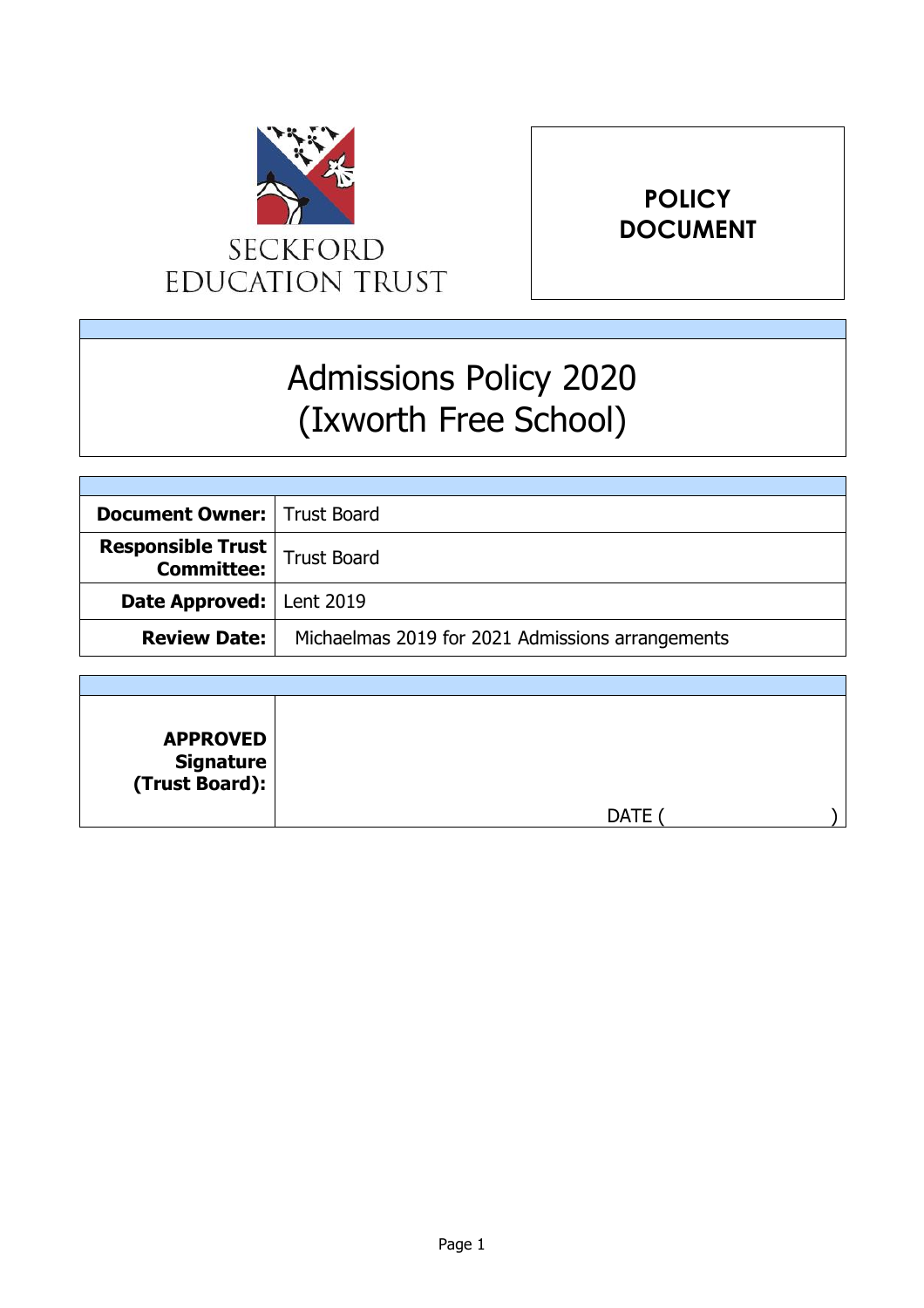# Other relevant policies and documents

- Admissions Policy (Beccles Free School)
- Admissions Policy (Saxmundham Free School)
- Equalities Policy (Students)
- Students Out of Chronological Year Group Policy

# Explanation of terms used in the policy

'Trust' = Seckford Education Trust 'Free School(s)' = schools within the Trust

# Purpose of the policy

This document outlines the proposed admissions policy for the Ixworth Free School for 2020- 21

# About Ixworth Free School

In 2020, Ixworth Free School will be a school for 600 students (120 students for each of the Years 7 to 11).

Our vision is for all our students to:

- achieve their potential through a culture of high academic, personal and social expectations and aspirations;
- have their needs met and be recognised as individuals through high quality inclusion and pastoral care systems;
- learn in a safe, healthy and stimulating environment in which every child matters and in which parents / carers and the wider community are part of the learning journey;
- enjoy an all-round education beyond academic study, so that each can discover his or her latent talents.

We have aspirations and expectations for our students that they make above average progress and achieve to the very highest level in all that they do. We are inclusive and have that aim for all students relative to their starting points.

#### **General**

1. The Seckford Education Trust will act in accordance with, and will ensure that, an Independent Appeal Panel is trained to act in accordance with all relevant provisions of the School Admissions Code and the School Admissions Appeals Code published by the Department of Education ("the Codes") as they apply at any given time to maintained schools and with equalities law and the law on admissions as they apply to maintained schools. For this purpose reference in the Codes or legislation to "admission authorities"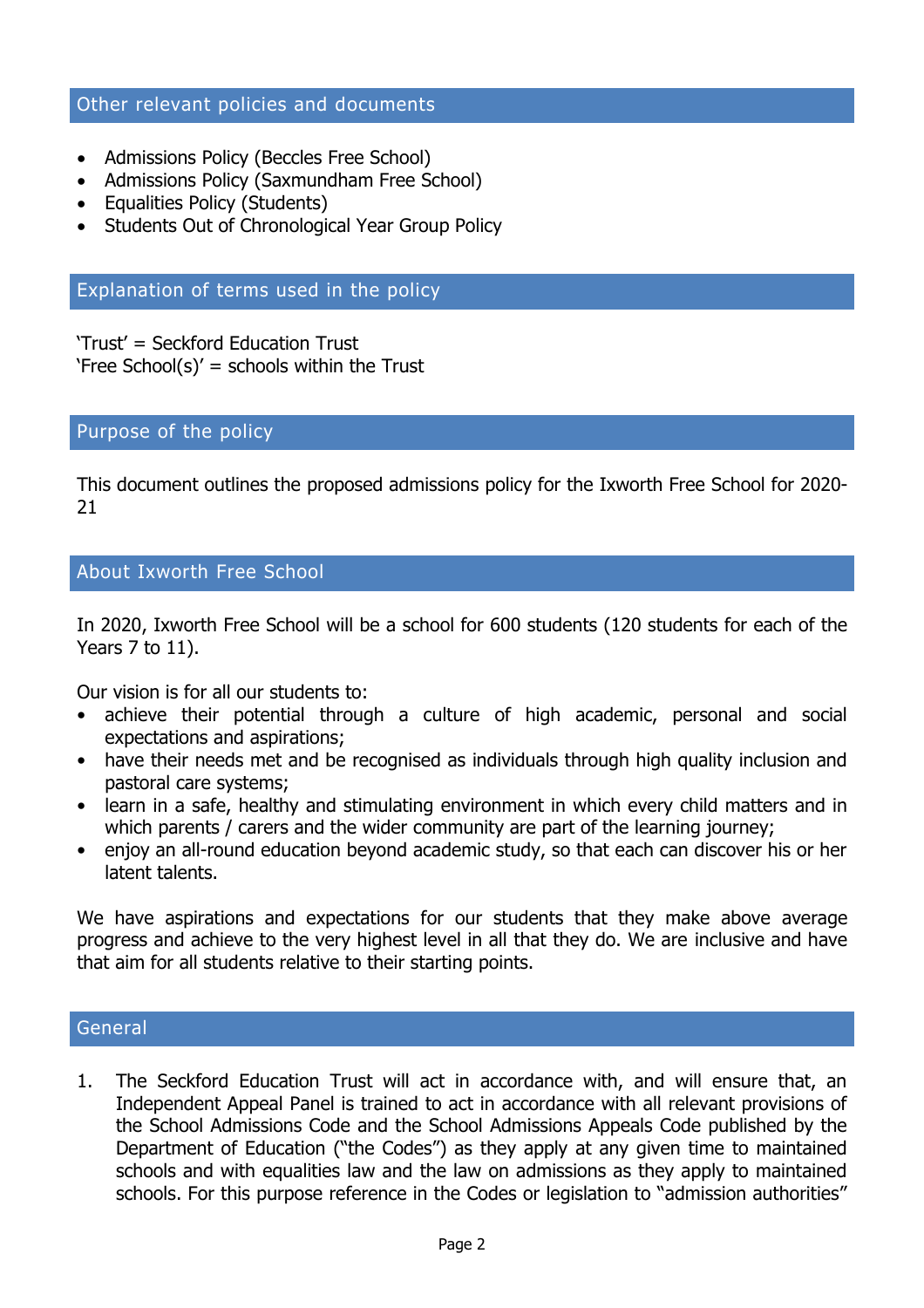shall be deemed to be references to the governing body of the Seckford Foundation Free Schools Trust.

- 2. Notwithstanding the generality of paragraph 2 of this policy, the Seckford Education Trust will participate in the coordinated admission arrangements operated by the LA and the local Fair Access Protocol.
- 3. Notwithstanding any provision in this policy the Secretary of State may:
	- Direct the Seckford Education Trust to admit a named student to the Ixworth Free School who is a looked after child or on application from an LA. This will include complying with a School Attendance Order<sup>1</sup>. Before doing so the Secretary of State will consult with the Seckford Education Trust;
	- Direct the Seckford Education Trust to admit a named student to the Ixworth Free School if the Seckford Foundation Free Schools Trust has failed to act in accordance with this policy or has otherwise failed to comply with applicable admissions and equalities legislation or the provisions of the Codes;
	- Direct the Seckford Education Trustto amend its admission arrangements where they fail to comply with the Schools Admissions Code or the Admission Appeals Code;
- 4. The Seckford Education Trust shall ensure that parents and relevant children<sup>2</sup> will have the right of appeal to an Independent Appeal Panel if they are dissatisfied with an admission decision of the Trust. The Independent Appeal Panel will be independent of the Seckford Education Trust. The arrangements for appeals will comply with the School Admission Appeals Code published by the Department of Education as it applies to Foundation and Voluntary Aided schools. The determination of the appeal panel is binding on all parties.
	- 5. It is important for a school to have relevant information about a new pupil in order to put necessary arrangements in place for their successful transition to the School and to ensure that any potential risks can be identified and mitigated. The Trust may therefore choose to maintain an Admissions Registration Roll for the School, listing pupils who have made an application to join the School but are not yet physically in attendance. This will enable relevant information on a pupil to be obtained so preparations for the pupil's arrival can be made. The receipt of any such advance information will not affect the offer of a place at the School but the School does reserve the right to delay notification of an Admission decision if all the necessary and relevant information has not been received to put a successful Admissions Plan in place for that pupil.

 $^{\text{\tiny{I}}}$  LAs are able to issue school attendance orders if a child is not attending school. These are legally binding upon parents. Such an order might, for instance, be appropriate where a child has a place at a Free School but his/her parents are refusing to send him/her to school. The order will require a parent to ensure his/her child attends a specified school.

<sup>2</sup> 'Relevant children' means children who are above the compulsory school age, or will be above compulsory school age by the time they start to receive education at the school.

# Applying for a place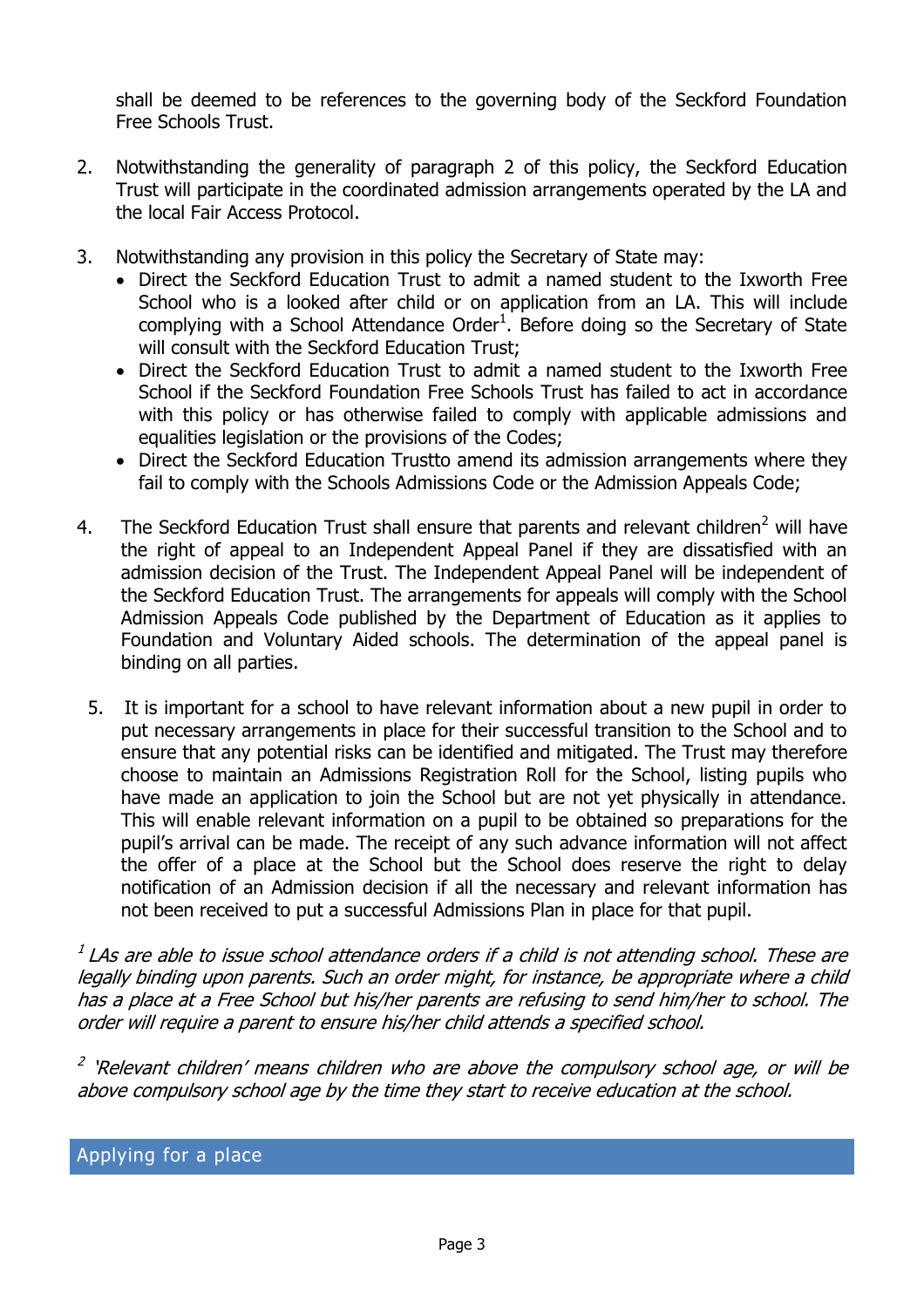- 5. Applications should be made through the use of the common application form (CAF) which is available from the admissions team at Suffolk County Council:
	- a. By post at: Admissions Team, Endeavour House, 8 Russell Road, Ipswich, Suffolk, IP1 2BX
	- b. Online at: [www.suffolk.gov.uk/admissions](http://www.suffolk.gov.uk/admissions)
	- c. By phoning to request an application form: 0345 600 0981 (Local rate 9am 5pm)
	- d. Through the Local Authority brochure, "Admissions to Schools in Suffolk 2020-21".
- 6. Applications should be made to the Local Authority by the published closing date (31 October 2019).

## Relevant area

- 7. Subject to paragraph 8, the meaning of "Relevant Area" for the purposes of consultation requirements in relation to admissions arrangements is that determined by the LA for maintained schools in the area in accordance with the Education (Relevant Areas for Consultation on Admission Arrangements) Regulations 1999.
- 8. If the Seckford Education Trust does not consider the relevant area determined by the local authority for the maintained schools in the area to be appropriate, it must apply to the Secretary of State by 1 August for a determination of the appropriate relevant area for the Ixworth Free School, setting out the reasons for this view. The Secretary of State will consult the Ixworth Free School and the LA in which the school is situated in reaching a decision.

#### Requirements to admit students

- 9. The Seckford Education Trust will:
	- Admit all students with an Education, Health and Care Plan (EHC Plan) naming the Ixworth Free School;
	- Adopt admission oversubscription criteria that give highest priority to "looked after children"<sup>3</sup> (children in care) and previously looked after children (children who were looked after, but ceased to be so because they were adopted or became subject to a child arrangements order or special guardianship order, immediately following having been looked after<sup>3</sup>) in accordance with the relevant provisions of the School Admissions Code.

# Oversubscription criteria, admission number, consultation, determination and objections

- 10. The admission arrangements will include oversubscription criteria, and an admission number for each relevant age group<sup>4</sup>. The Seckford Ediucation Trust will consult on its admission arrangements and determine them in line with the requirements within the School Admissions Code.
- 11. Objections to the admission arrangements laid out in this policy can be made to the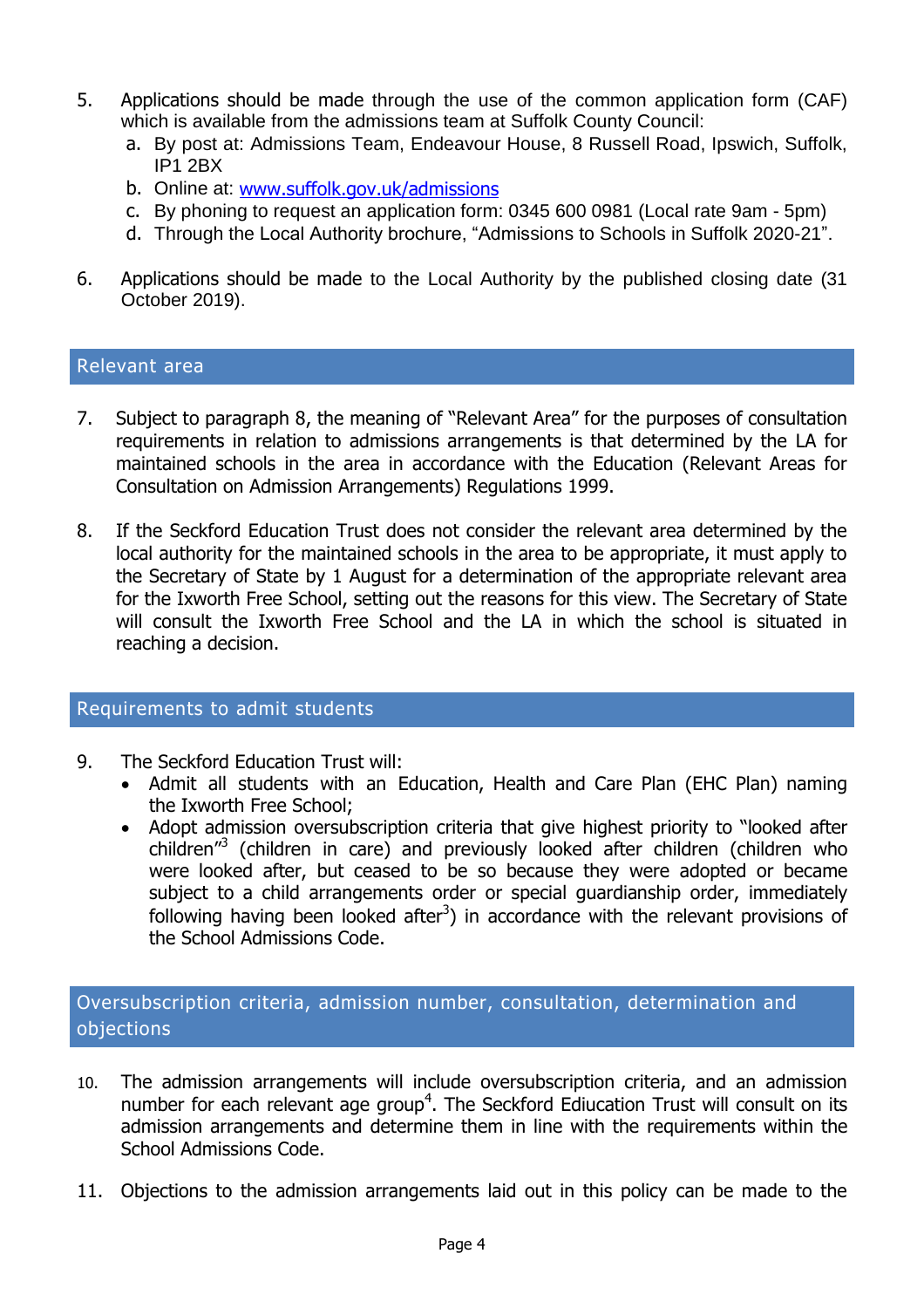Schools Adjudicator whose decisions are binding and enforceable. The Schools Adjudicator must consider whether admission arrangements referred to him comply with the Code and the law relating to admissions. As the admissions authority, the Seckford Education Trust must revise admission arrangements immediately to give effect to the Adjudicator's decision. An Adjudicator's determination is binding and enforceable.

- 12. Local authorities must use their power to refer an objection to the Schools Adjudicator if they are of the view or suspect that the admission arrangements at schools in their area (for which they are not the admission authority) contravene admissions law and/or the Code.
- 13. Anyone who considers that any maintained school or Academy's arrangements are unfair or unlawful, or not in compliance with the Code or relevant law relating to admissions, can make an objection to the Schools Adjudicator. Further information on how to make an objection can be obtained from the Office of the Schools Adjudicator: [http://www.schoolsadjudicator.gov.uk](http://www.schoolsadjudicator.gov.uk/)
- 14. The Secretary of State may refer the admission arrangements of any school to the Schools Adjudicator at any time if he considers that they may not comply with the requirements of the Admissions Code.

<sup>3</sup> 'Previously looked after children' includes children who were adopted under the Adoption Act 1976 (section 12 adoption orders) and children who were adopted under the Adoption and Children'<sup>s</sup> Act 2002 (section 46 adoption orders). Child arrangements orders are defined in section 8 of the Children Act 1989, as amended by section 12 of the Children and Families Act 2014. Child arrangements orders replace residence orders and any residence order in force priorto 22 April 2014 is deemed to be <sup>a</sup> child arrangements order.

<sup>4</sup> 'Relevant age group' means normal point of admission to the school, for example, Year 7.

Procedure for admitting students to Ixworth Free School

Admission numbers:

- 15. Ixworth Free School has the following agreed admission number for the year 2020-21 a. 120 students in Year 7 Please refer to Suffolk County Council's "Admissions to Schools in Suffolk" booklet for the process for the normal admissions round for further information: <http://www.suffolk.gov.uk/admissions>
- 16. The Seckford Education Trust will consider all applications for places at the school. Where fewer than the published admission number(s) for the relevant year groups are received, Seckford Education Trust will offer places to all those who have applied.

Procedures where the school is oversubscribed: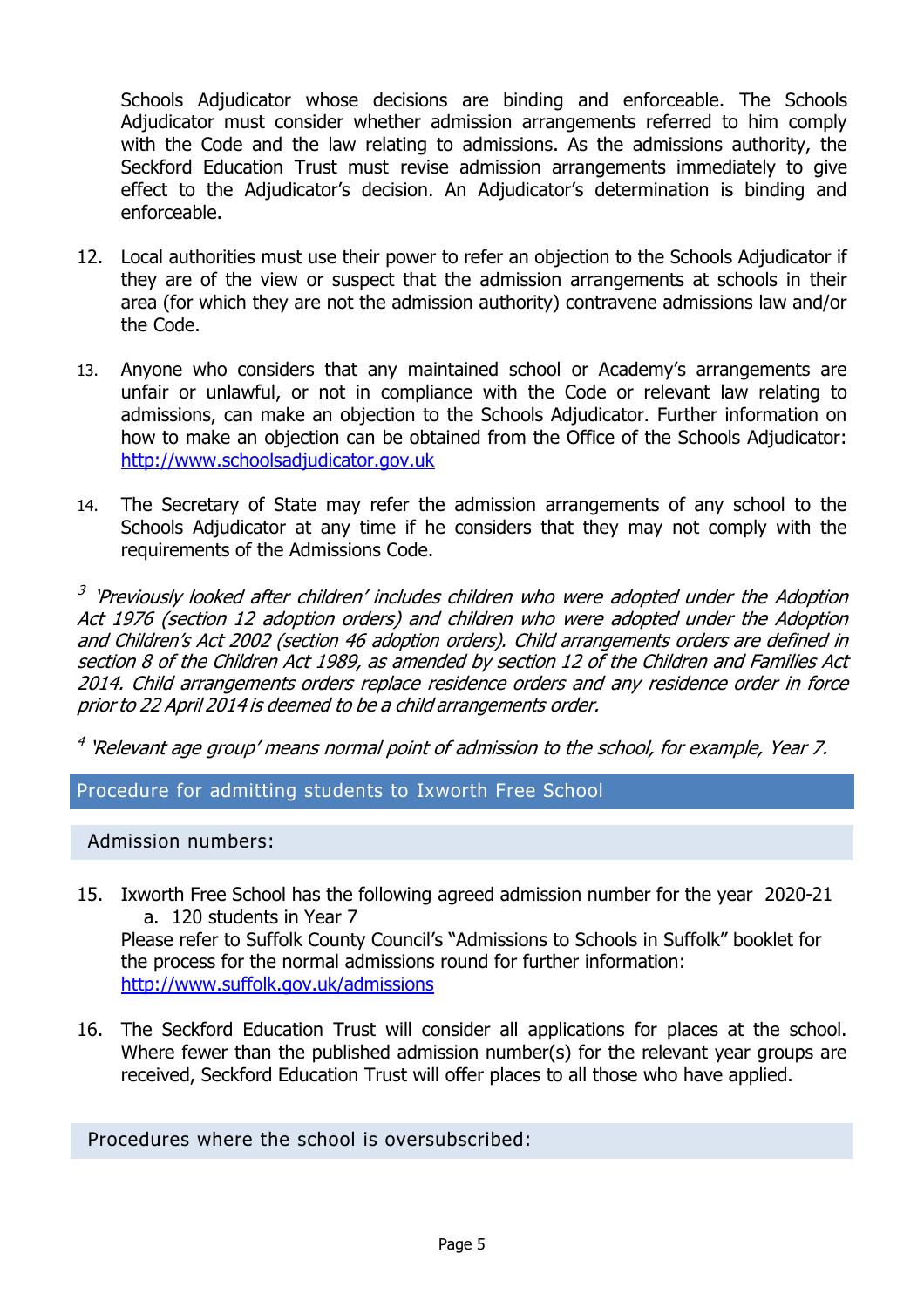- 17. Where the number of applications for admission is greater than the published admission number, applications will be considered against the criteria set out below. After the admission of students with Education, Health and Care Plans where Ixworth Free School is named on the statement, the criteria will be applied in the order in which they are set out below:
	- 1. A "looked after child" or a child who was previously looked after $5$  (children who were looked after, but ceased to be so because they were adopted or became subject to a child arrangements order or special guardianship order, immediately following having been looked after<sup>3</sup>) but immediately after being looked after became subject to an adoption, residence, or special guardianship order<sup>4</sup>. A "looked after child" is a child who is; see
		- (a) in the care of a LA, or
		- (b) being provided with accommodation by a local authority in the exercise of their social services functions ("looked after children" as defined in section 22(1) of the Children Act 1989).
	- 2. Children with a sibling attending Ixworth Free School at the time of application or where a sibling has already been offered a place at the school at the time of application, and where their sibling will still be attending the school at the time of admission. The term "sibling" includes: natural, half, step, and adopted brothers and sisters; a child of the partner of the parent/carer; and children who are fostered into the family. In all these cases, the child and their sibling will both be living at the same address (that is where the child is ordinarily resident) in a single family unit. This means that children from different family units, where those separate families are living together at the same address, are not considered siblings under this criterion.
	- 3. Other children by distance from Ixworth Free School, with priority for admission given to children who live nearest to the school as the crow flies. Distances are measured between the two full UK postcodes of the student's home<sup>6</sup> and the school postcode using a website that calculates the distance up to three decimal places between the two points. Random allocation<sup>7</sup> will be used as a tie-break in category '3' above to decide who has highest priority for admission if the distance between two children's homes and the school is the same. Should a sibling who is from a multiple birth be offered the last intake place for that year, their siblings will automatically be offered a place too, even if that makes the intake over the Published Admission Number.

 $^5$  An adoption order is an order under section 46 of the Adoption and Children Act 2002.  $\sim$ 'residence order' is as an order settling the arrangements to be made as to the person with whom the child is to live under section 8 of the Children Act 1989. Section 14A of the Children Act 1989 defines a 'special guardianship order' as an order appointing one or more individuals to be a child's special guardian (or special guardians)

<sup>6</sup> **Ordinarily Resident** – by ordinarily resident we mean the place where your child usually lives. We consider this to be where they sleep overnight. We may need proof of this address. If you use another address to give the impression that your child lives at a different address to where they are ordinarily resident, such as a second home or grandparent's address, so that you have a higher priority for a place at that school; we consider this to be a fraudulent application. Where a child lives at two or more addresses, each part of the week, the address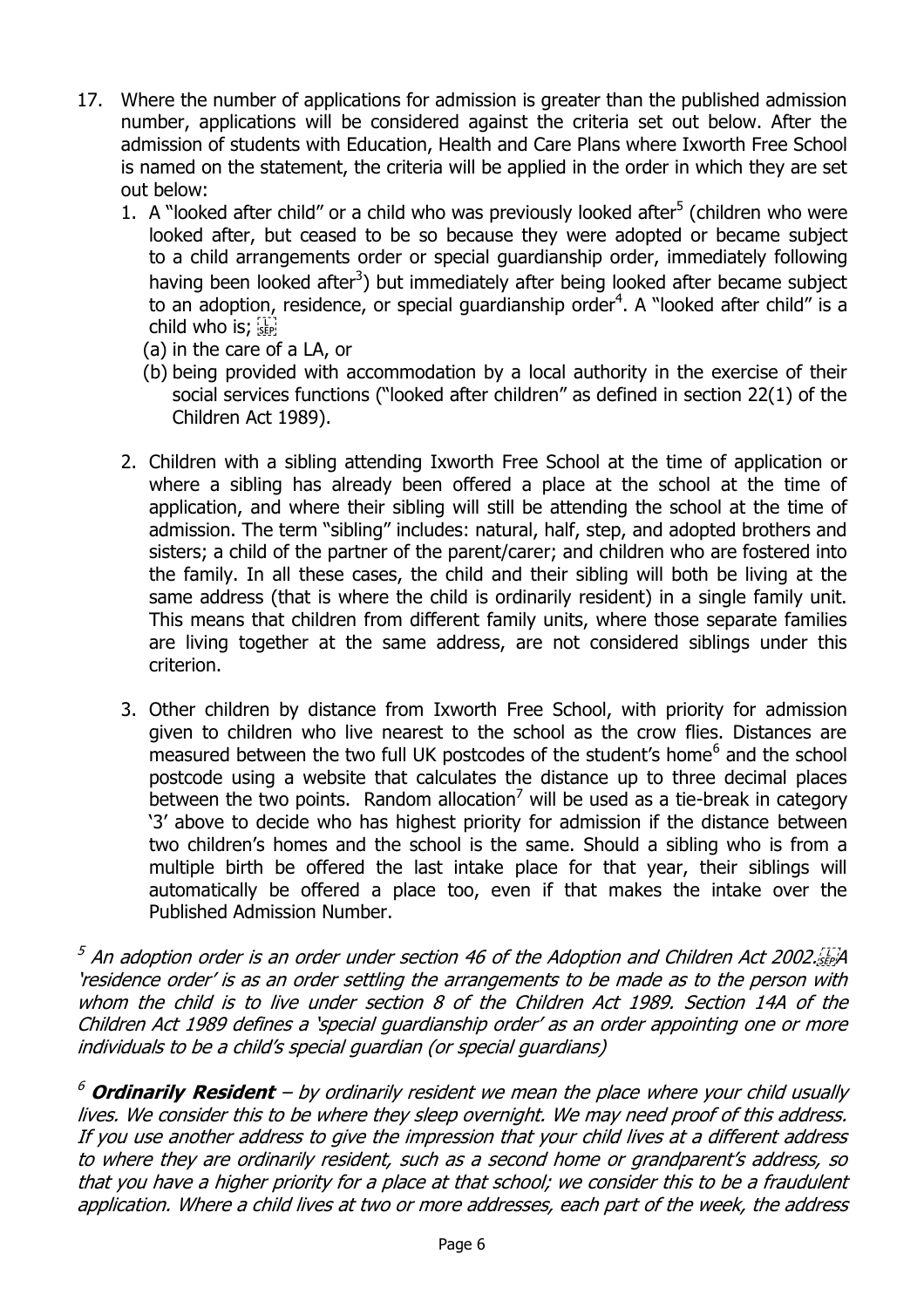at which the child is ordinarily resident will be considered to be the address that the child lives at for most of the week (excluding weekends and school holidays). Separate evidence in writing from each parent must be provided to confirm the child's living arrangements at the time of application.

In cases where the child spends an equal proportion of the school week at two or more different addresses, evidence of which is to be considered the main contact address will be required to support the application. Agreement in writing by the parents will be required to state which address is to be used as the ordinarily resident address. This address will then be used when processing all school preferences expressed. It is not acceptable to use one address for one school preference and another address for another school preference.

If we are aware of a parental dispute affecting the application, we may not be able to deal with the application and you may need to seek independent legal advice in order to resolve the matter.

 $<sup>7</sup>$  Where two or more students are equal in all respects and it is therefore not possible to</sup> differentiate between them, a method of random allocation by drawing lots will be used to allocate places (supervised by someone independent of the school).

Operation of waiting lists:

- 18. The school will hold a waiting list of all those unsuccessful in their application.
- 19. Names are placed on the waiting list in the priority order set out in our admissions oversubscription criteria. The order of children on a waiting list can go up or down, for example, due to withdrawals or additional applications. If you change your address while your child is on a waiting list you must let us know. Please be aware that this may change your child's position on the waiting list, particularly if you move into or out of the school's catchment area. Having your child's name on a waiting list will not affect your right to appeal for a school place in any of the schools you have applied for. If a place becomes available, we will offer it to children on the waiting list in priority order. We do offer places on the basis of date on which names were placed on the list. We also maintain waiting lists for all "full" year groups.
- 20. Applications received in the Summer Term for the following school year will carry over to the following school year and be added to the waiting list if it has not been possible to allocate a place prior to September. In all other situations a parent or guardian will need to make a fresh application if they wish their child to be considered for a place in the new school year.

Arrangements for admitting students to other year groups, including to replace any students who have left the school:

21. During 2020 the Trust will coordinate admissions for in-year applications and for applications for year groups other than the normal point(s) of entry.